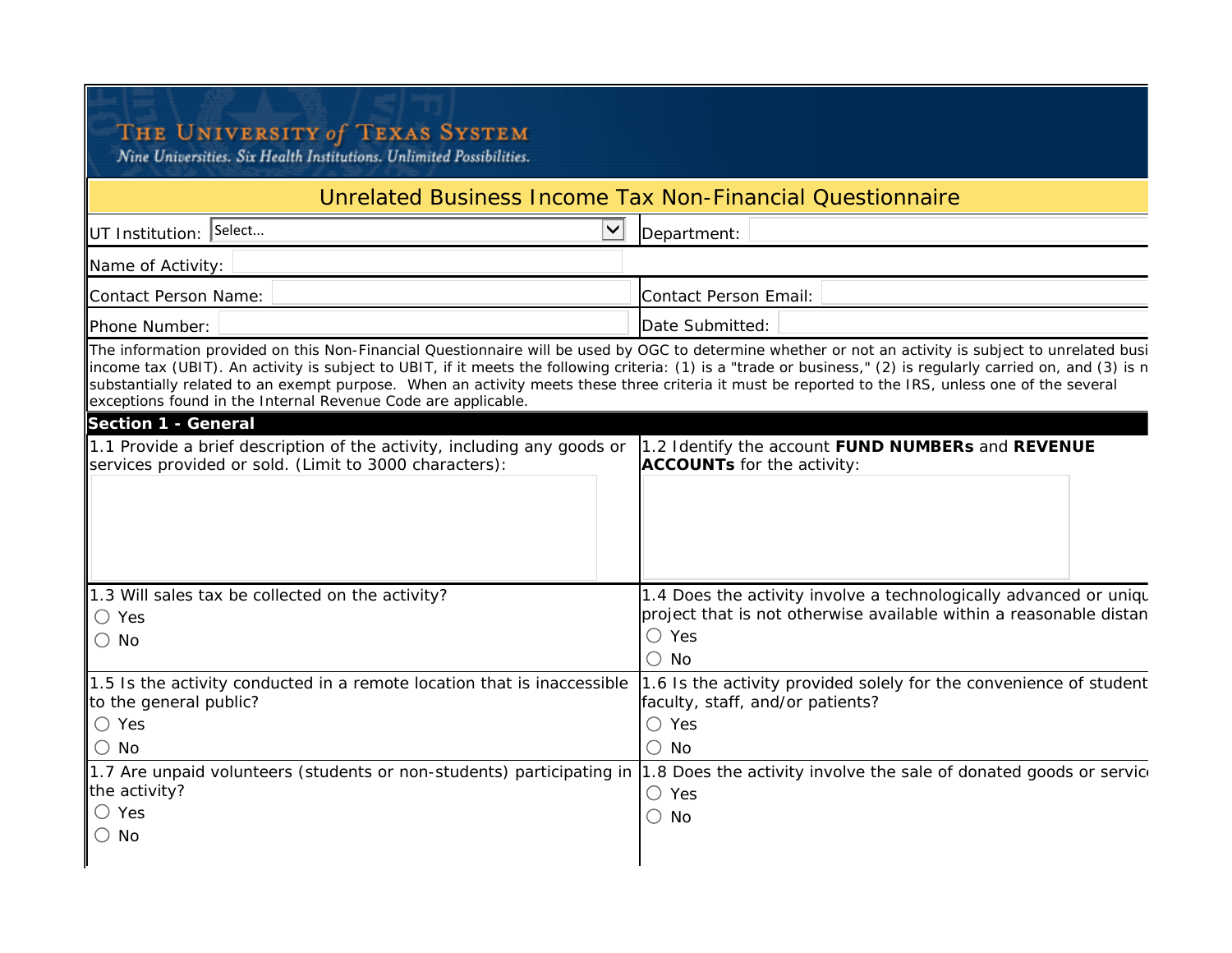| Provide duties and tasks assigned to volunteers.                                              |                                                                    |            |
|-----------------------------------------------------------------------------------------------|--------------------------------------------------------------------|------------|
|                                                                                               |                                                                    |            |
|                                                                                               |                                                                    |            |
|                                                                                               |                                                                    |            |
| 1.9 Is the activity part of an agreement or contract? If yes, attach a copy of the agreement. |                                                                    |            |
| $\bigcirc$ Yes<br>$\bigcirc$ No                                                               |                                                                    |            |
| $\mathbb{D}$ File Attachment                                                                  |                                                                    |            |
| Section 2 - Trade or Business                                                                 |                                                                    |            |
| 2.1 Does the activity generate revenue or avoid costs?                                        | 2.2 What is the estimated total revenue for the activity during th |            |
| $\bigcirc$ Yes                                                                                | current fiscal year?                                               |            |
| $\bigcirc$ No<br>$\bigcirc$ NA                                                                |                                                                    |            |
|                                                                                               |                                                                    |            |
| 2.3 What is the estimated total expense for the activity during the                           | 2.4 Is there a business plan for the activity? If yes, attach the  |            |
| current fiscal year?                                                                          | business plan.<br>$\bigcirc$ Yes                                   |            |
|                                                                                               | $\bigcirc$ No                                                      |            |
|                                                                                               | <b>U</b> File Attachment                                           |            |
| 2.5 Identify the customer(s) of the activity:                                                 | 2.6 What percentage of the activities total revenues is attributab |            |
| $\Box$ Student                                                                                | each customer group? (Must total 100%):                            | Percentage |
| $\Box$ Faculty/Staff<br>$\Box$ Patients                                                       | <b>University Students</b>                                         | %          |
| $\Box$ Alumni                                                                                 | University Faculty/Staff                                           |            |
| $\Box$ Public                                                                                 | <b>University Patients</b>                                         | %          |
| $\Box$ Other                                                                                  | University Alumni                                                  | %          |
| Specify Other:                                                                                |                                                                    | $\%$       |
|                                                                                               | <b>General Public</b>                                              | %          |
|                                                                                               |                                                                    |            |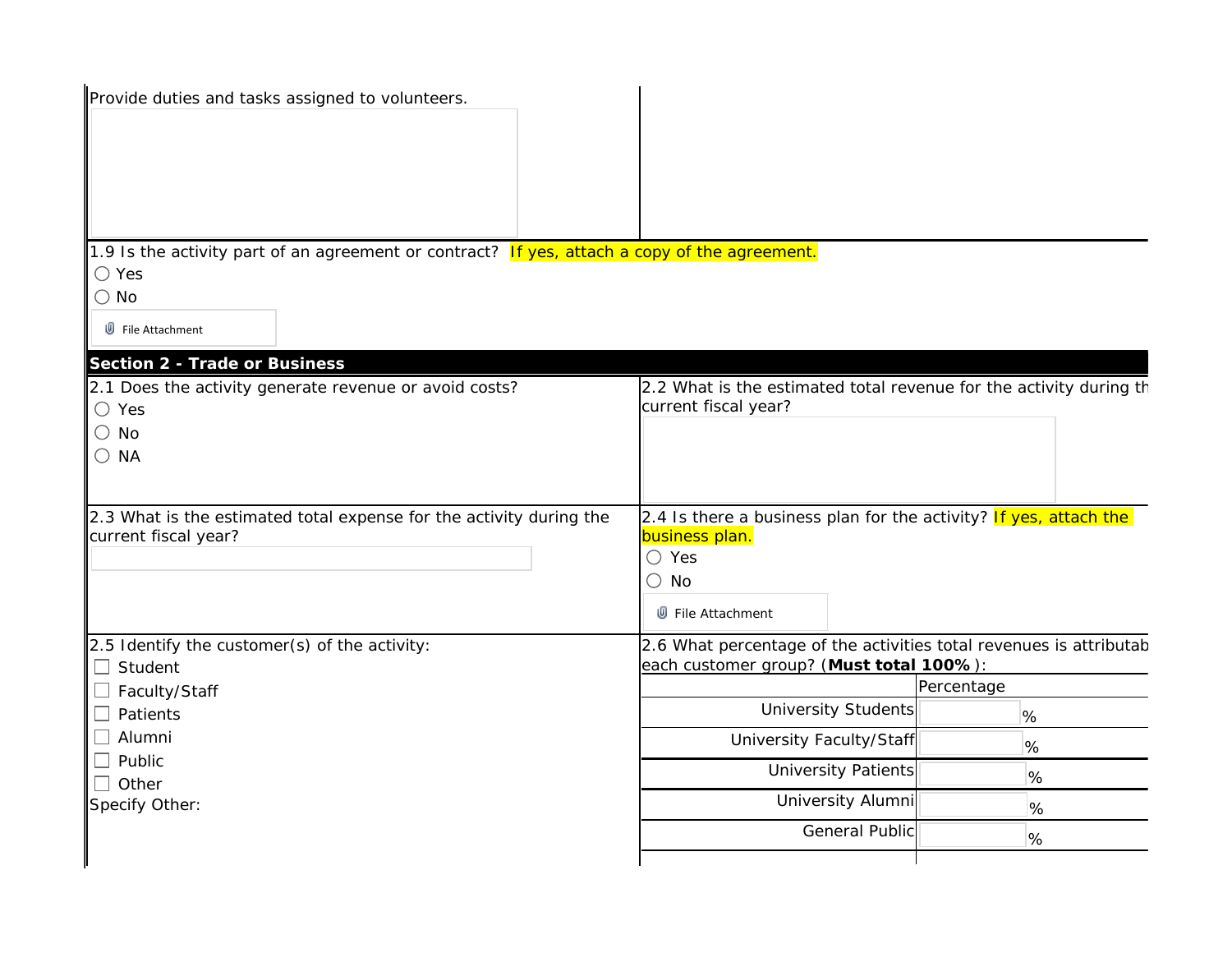|                                                                                                                                                                                                                                                                                                                               | Other (specify)<br>%                                                                                                                                                             |
|-------------------------------------------------------------------------------------------------------------------------------------------------------------------------------------------------------------------------------------------------------------------------------------------------------------------------------|----------------------------------------------------------------------------------------------------------------------------------------------------------------------------------|
|                                                                                                                                                                                                                                                                                                                               | Total: The total is greater than 100%<br>0<br>$\frac{9}{6}$                                                                                                                      |
| 2.7 Are orders taken from an internet website?<br>$\bigcirc$ Yes<br>$\bigcirc$ No<br>Provide Website URL:                                                                                                                                                                                                                     | 2.8 Can the general public purchase from the website?<br>$\bigcirc$ Yes<br>$\bigcirc$ No                                                                                         |
| 2.9 Can the sales to students, faculty, staff, and patients be distinguished from sales to the general public?<br>$\bigcirc$ Yes<br>$\bigcirc$ No                                                                                                                                                                             |                                                                                                                                                                                  |
| Section 3 - Regularly Carried On<br>3.1 How often is the activity conducted?<br>$\bigcirc$ Daily<br>$\bigcirc$ Weekly<br>$\bigcirc$ Monthly<br>○ Quarterly<br>$\bigcirc$ Annually<br>$\bigcirc$ Other<br>Specify other:                                                                                                       | 3.2 Is the activity conducted on an infrequent, casual, or sporadi<br>basis?<br>$\bigcirc$ Yes<br>$\bigcirc$ No<br>Describe:                                                     |
| Section 4 - Substantially Related to Exempt Purpose<br>4.1 Does the activity enhance, further, or relate to an exempt<br>purpose of the University or The University of Texas System?<br>$\bigcirc$ Yes<br>$\bigcirc$ No<br>Identify below the exempt purpose and how the activity enhances,<br>furthers, or relates thereto: | 4.2 Are students participating in the activity as part of a learning<br>experience?<br>$\bigcirc$ Yes<br>$\bigcirc$ No<br>How many students and what are their roles and duties? |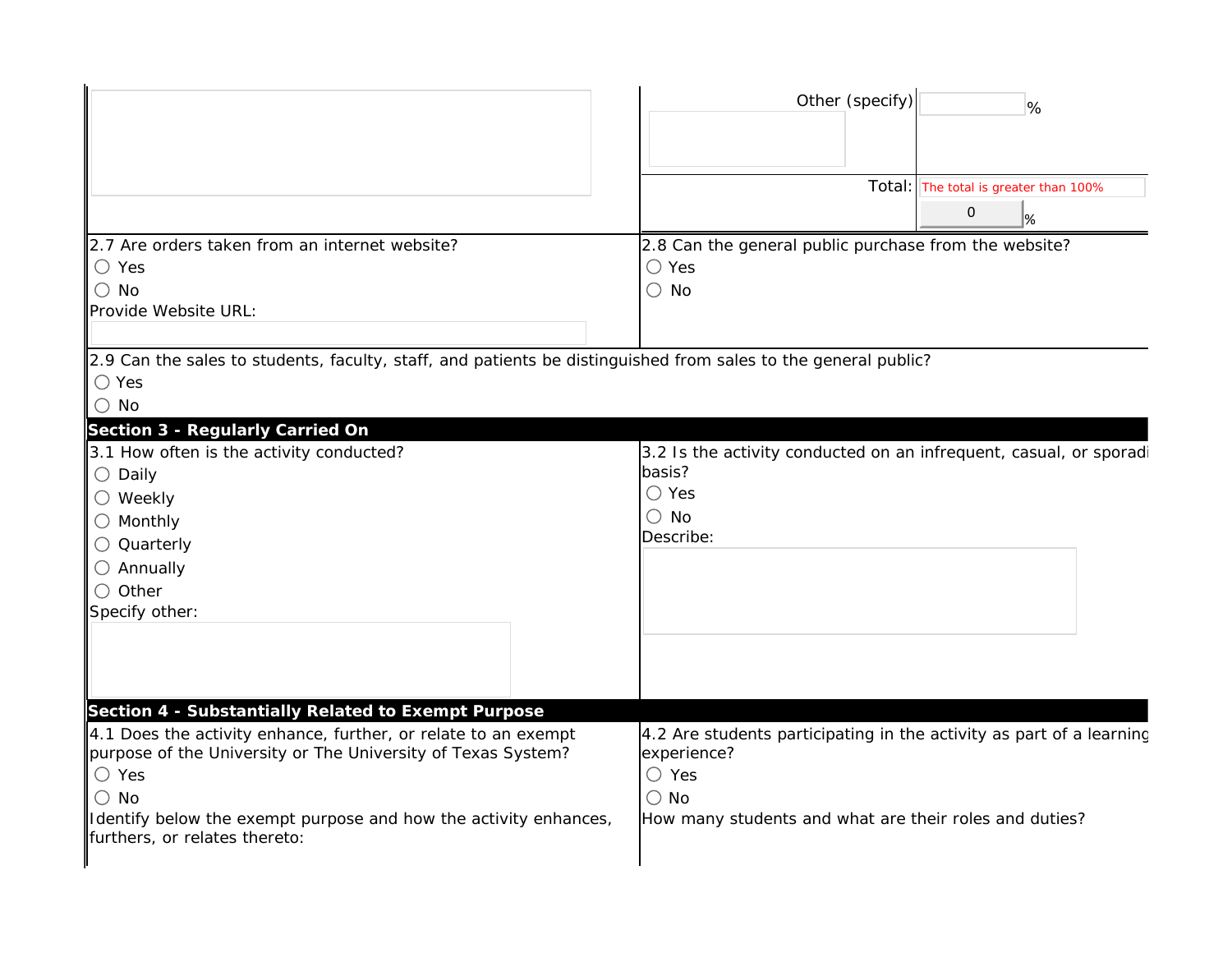| 4.3 Do students earn credit towards a degree for participating in this  4.4 Explain the role of faculty or staff in the accomplishment of t<br>activity?<br>$\bigcirc$ Yes<br>$\bigcirc$ No<br>Describe and identify degree:                 | activity.                                                                                                                                                                                                                                                                                                                                    |  |
|----------------------------------------------------------------------------------------------------------------------------------------------------------------------------------------------------------------------------------------------|----------------------------------------------------------------------------------------------------------------------------------------------------------------------------------------------------------------------------------------------------------------------------------------------------------------------------------------------|--|
|                                                                                                                                                                                                                                              |                                                                                                                                                                                                                                                                                                                                              |  |
| Section 5 - Sponsored Research<br>5.1 Does the activity involve sponsored research? If no, continue to Section 6.<br>$\bigcirc$ Yes<br>$\bigcirc$ No                                                                                         |                                                                                                                                                                                                                                                                                                                                              |  |
| All fields in this section are required.                                                                                                                                                                                                     |                                                                                                                                                                                                                                                                                                                                              |  |
| 5.2 Is the research for a person or entity other than federal or state<br>government?<br>$\bigcirc$ Yes<br>O.<br>No.                                                                                                                         | 5.3 Identify who, by name, is funding the research?                                                                                                                                                                                                                                                                                          |  |
| 5.4 Is the research an investigative activity done to validate a<br>scientific hypothesis in which the University is interested, the results<br>of which are made freely available to the general public?<br>$\bigcirc$ Yes<br>$\bigcirc$ No | 5.5 Does the activity involve the performance of research to test<br>product incident to commercial or industrial operations? For<br>example, testing or inspecting materials or products or designing<br>construction of equipment, buildings, etc.? If yes, attach the<br>agreement.<br>$\bigcirc$ Yes<br>$\bigcirc$ No<br>File Attachment |  |
| 5.6 Does the activity involve clinical trial/drug test?<br>$\bigcirc$ Yes<br>$\bigcirc$ No                                                                                                                                                   | 5.7 Where will the clinical trial/drug test take place? Check all th<br>apply:<br>$\Box$ Medical School<br><b>Both Locations</b>                                                                                                                                                                                                             |  |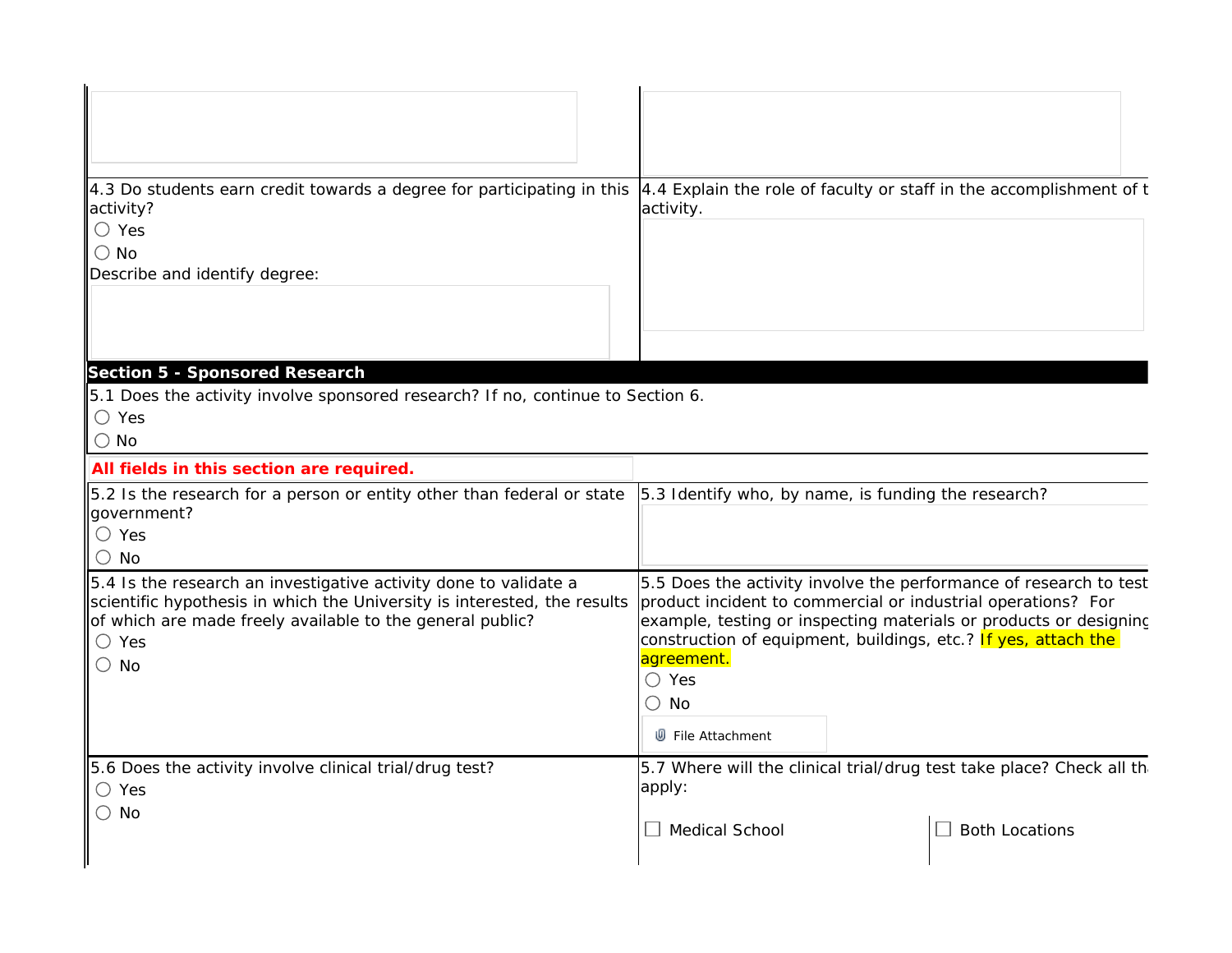|                                                                                                                                                                                                                                                                                                                                                                                                                                                                                                                                                                                                                                                                                                                                                         |                                                                                                                                                                                                                                                                                                                                                                                                                                                                                                                | Specify locations below:              |
|---------------------------------------------------------------------------------------------------------------------------------------------------------------------------------------------------------------------------------------------------------------------------------------------------------------------------------------------------------------------------------------------------------------------------------------------------------------------------------------------------------------------------------------------------------------------------------------------------------------------------------------------------------------------------------------------------------------------------------------------------------|----------------------------------------------------------------------------------------------------------------------------------------------------------------------------------------------------------------------------------------------------------------------------------------------------------------------------------------------------------------------------------------------------------------------------------------------------------------------------------------------------------------|---------------------------------------|
|                                                                                                                                                                                                                                                                                                                                                                                                                                                                                                                                                                                                                                                                                                                                                         | $\Box$ University Hospital                                                                                                                                                                                                                                                                                                                                                                                                                                                                                     | Other<br>Specify other location below |
| 5.8 Are students involved in the clinical trial/drug test as part of a<br>required training or learning experience?<br><b>Students</b> are defined as anyone receiving instruction or training<br>through a bona fide university educational program. In addition to<br>undergraduate and graduate students, the term "students" includes<br>the interns and residents of a university teaching hospital. Doctors,<br>nurses, medical technologists and technicians, and other allied<br>health professional may also be considered as students of a teaching<br>hospital if they are receiving recurrent or additional instruction in<br>their respective fields such as through a continuing education<br>program.<br>$\bigcirc$ Yes<br>$\bigcirc$ No | 5.9 Are students participating in the clinical investigation by:<br>Screening/Selection of test subjects<br>$\bigcirc$ Yes<br>$\bigcirc$ No<br>Observation of testing/diagnostic techniques<br>$\bigcirc$ Yes<br>$\bigcirc$ No<br>Administration of drug/test<br>$\bigcirc$ Yes<br>$\bigcirc$ No<br>Monitoring effects of drugs<br>$\bigcirc$ Yes<br>$\bigcirc$ No<br>Interpretation of results/data analysis<br>$\bigcirc$ Yes<br>$\bigcirc$ No<br>Other<br>$\bigcirc$ Yes<br>$\bigcirc$ No<br>Specify other: |                                       |
| 5.10 Are the results of the clinical trial/drug test used as<br>instructional material?<br>$\bigcirc$ Yes<br>$\bigcirc$ No                                                                                                                                                                                                                                                                                                                                                                                                                                                                                                                                                                                                                              | 5.11 Are the results of the clinical trial/drug test available for<br>publication?<br>$\bigcirc$ Yes<br>$\bigcirc$ No                                                                                                                                                                                                                                                                                                                                                                                          |                                       |
| 5.12 Are the participants in the clinical investigation restricted to<br>University patients?                                                                                                                                                                                                                                                                                                                                                                                                                                                                                                                                                                                                                                                           | 5.13 If the subjects are University patients, is the clinical study<br>related to the medical condition for which they are receiving care                                                                                                                                                                                                                                                                                                                                                                      |                                       |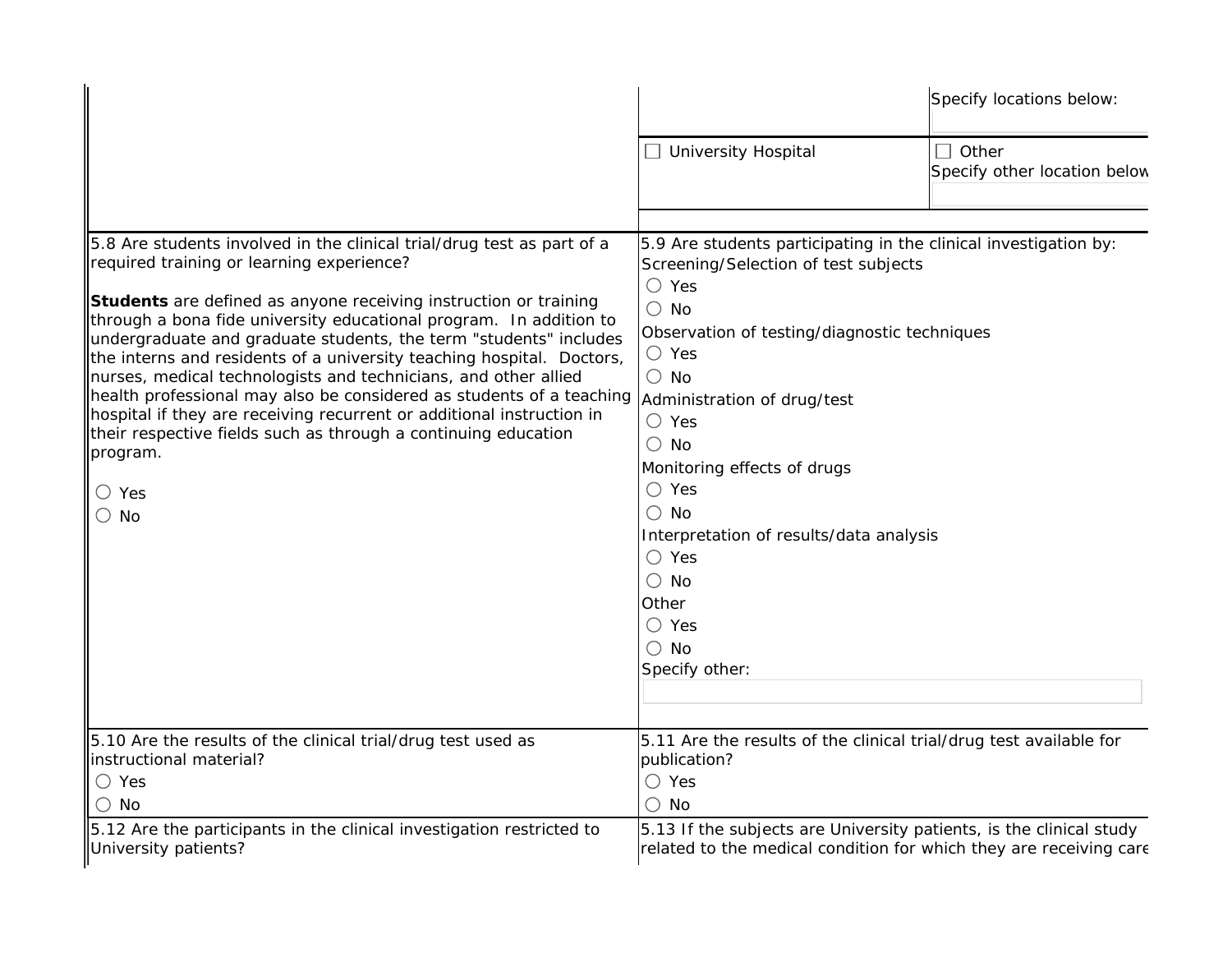| $\bigcirc$ Yes<br>$\bigcirc$ No                                                                                                                                                                                                                                                                                                                                                               | patients of the hospital?<br>$\bigcirc$ Yes<br>$\bigcirc$ No                                                                                                                   |
|-----------------------------------------------------------------------------------------------------------------------------------------------------------------------------------------------------------------------------------------------------------------------------------------------------------------------------------------------------------------------------------------------|--------------------------------------------------------------------------------------------------------------------------------------------------------------------------------|
| Section 6 - Royalty and Commission Income<br>6.1 Does the activity generate royalty (e.g. amount paid to University for use of its intangible property) or commission (e.g. amount pa<br>to University for the sale of non-university goods or services) revenue? If yes, attach the applicable agreement. If no, continue to Sec<br>7.<br>$\bigcirc$ Yes<br>$\bigcirc$ No<br>File Attachment |                                                                                                                                                                                |
| All fields in this section are required.<br>6.2 On what basis is the royalty or commission calculated?<br>○ Gross Income<br>$\bigcirc$ Net Income<br>◯ Units Produced<br>$\bigcirc$ Other<br>Specify other royalty or commission basis is calculated:                                                                                                                                         | 6.3 Does the University provide services in connection with the<br>royalty?<br>$\bigcirc$ Yes<br>$\bigcirc$ No<br>If yes, explain:                                             |
| Section 7 - Advertising Income<br>7.1 Does the activity generate revenue from advertising/advertisements? If no, continue to Section 8<br>$\bigcirc$ Yes<br>$\bigcirc$ No                                                                                                                                                                                                                     |                                                                                                                                                                                |
| All fields in this section are required.<br>7.2 Is revenue generated from the sale of the commercial<br>advertisements (or underwriting) in a University publication?<br>$\bigcirc$ Yes<br>$\bigcirc$ No<br>Identify Publication:                                                                                                                                                             | 7.3 Are the advertisements sold by:<br>Students:<br>$\bigcirc$ Yes<br>$\bigcirc$ No<br>Paid Employees:<br>$\bigcirc$ Yes<br>$\bigcirc$ No<br>Outside Company<br>$\bigcirc$ Yes |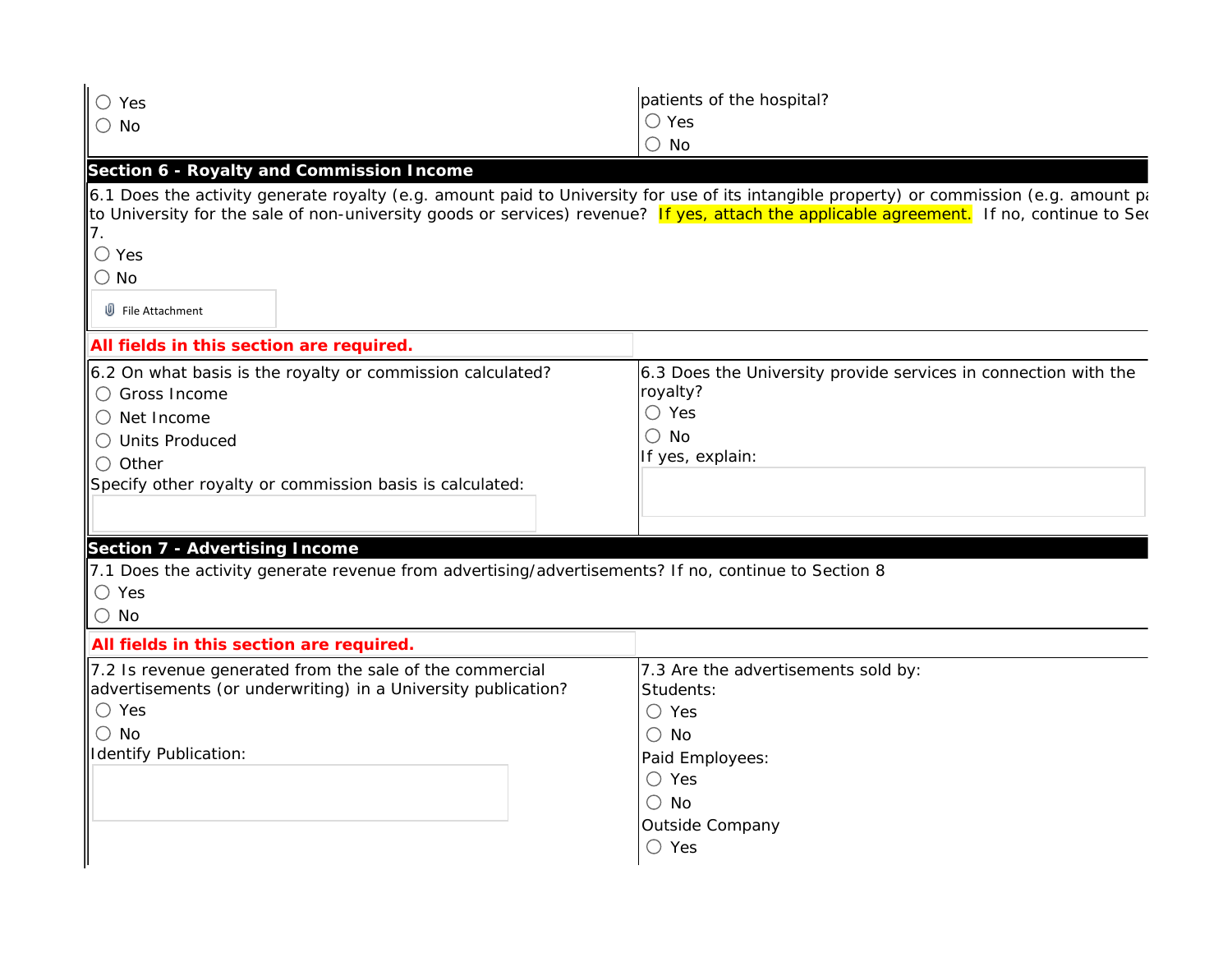|                                                                                                                                            | $\bigcirc$ No                                                      |
|--------------------------------------------------------------------------------------------------------------------------------------------|--------------------------------------------------------------------|
|                                                                                                                                            | Uncompensated volunteers                                           |
|                                                                                                                                            | $\bigcirc$ Yes                                                     |
|                                                                                                                                            | $\bigcirc$ No                                                      |
|                                                                                                                                            |                                                                    |
| 7.4 Are students participating in this activity as part of a learning                                                                      | 7.5 Do the students earn credit toward a degree?                   |
| experience?                                                                                                                                | $\bigcirc$ Yes                                                     |
| $\bigcirc$ Yes                                                                                                                             | $\bigcirc$ No                                                      |
| $\bigcirc$ No                                                                                                                              | Describe and identify degree:                                      |
| How many students and what are their roles?                                                                                                |                                                                    |
|                                                                                                                                            |                                                                    |
|                                                                                                                                            |                                                                    |
|                                                                                                                                            |                                                                    |
|                                                                                                                                            |                                                                    |
|                                                                                                                                            |                                                                    |
|                                                                                                                                            |                                                                    |
| Section 8 - Sponsorship Income                                                                                                             |                                                                    |
| 8.1 Does the activity generate sponsorship revenue? If yes, attach the agreement. If no, continue to Section 9.                            |                                                                    |
| $\bigcirc$ Yes                                                                                                                             |                                                                    |
| $\bigcirc$ No                                                                                                                              |                                                                    |
| File Attachment                                                                                                                            |                                                                    |
|                                                                                                                                            |                                                                    |
| All fields in this section are required.                                                                                                   |                                                                    |
| 8.2 Is the sponsor a business entity (e.g. Inc., LLC, or LP)?                                                                              | 8.3 What is the total fair market value of the consideration, both |
| $\bigcirc$ Yes                                                                                                                             | cash and in-kind, being provided to the University?                |
| $\bigcirc$ No                                                                                                                              |                                                                    |
| Identify entity:                                                                                                                           |                                                                    |
|                                                                                                                                            |                                                                    |
|                                                                                                                                            |                                                                    |
|                                                                                                                                            |                                                                    |
|                                                                                                                                            |                                                                    |
|                                                                                                                                            |                                                                    |
| 8.4 What is the total fair market value of benefits (e.g. tickets, license of technology, and etc.) provided to the sponsor by the Univers |                                                                    |
|                                                                                                                                            |                                                                    |
|                                                                                                                                            |                                                                    |
| Section 9 - Property Rental                                                                                                                |                                                                    |
|                                                                                                                                            |                                                                    |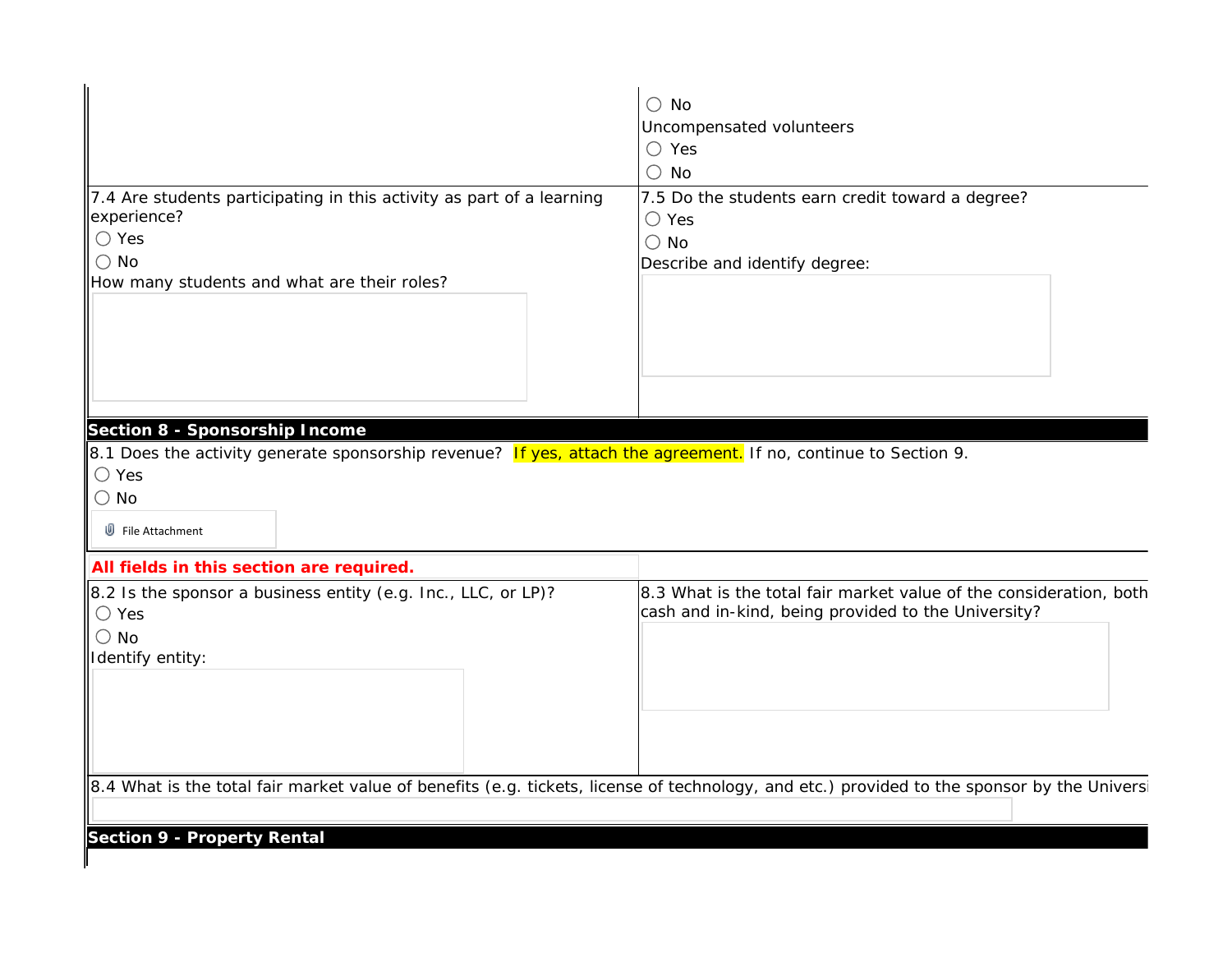9.1 Does the activity generate revenue from the rental of property? If yes, attach the lease agreement. If no, continue to Section 10. Yes

No

File Attachment

| All fields in this section are required.                                                                                                                                                                               |                                                     |                                                                                                                                                                  |
|------------------------------------------------------------------------------------------------------------------------------------------------------------------------------------------------------------------------|-----------------------------------------------------|------------------------------------------------------------------------------------------------------------------------------------------------------------------|
| 9.2 Describe the real and personal property rented.                                                                                                                                                                    |                                                     | 9.3 Identify the purpose for which University property is being<br>rented.                                                                                       |
| 9.4 Does the activity generate revenue from real property?<br>$\bigcirc$ Yes<br>$\bigcirc$ No                                                                                                                          |                                                     | 9.5 Is any tangible personal property (e.g. tables, chairs, overhe<br>projectors, and etc.) being provided by the University?<br>$\bigcirc$ Yes<br>$\bigcirc$ No |
| 9.6 Provide the percentage of total rents received attributable to<br>both the real and personal property (Must total 100%):                                                                                           |                                                     | 9.7 How was the value of personal properly determined for purposes of<br>allocation percentage in question 9.6?                                                  |
| Property                                                                                                                                                                                                               | Percentage                                          |                                                                                                                                                                  |
| Real Property                                                                                                                                                                                                          | %                                                   |                                                                                                                                                                  |
| Personal Property                                                                                                                                                                                                      | %                                                   |                                                                                                                                                                  |
|                                                                                                                                                                                                                        | Total The total is greater than 100%<br>$\mathbf 0$ |                                                                                                                                                                  |
|                                                                                                                                                                                                                        | %                                                   |                                                                                                                                                                  |
| 9.8 Did the University incur a debt (e.g. bonds, mortgage) to<br>purchase the property being rented and is there a current balance<br>outstanding?<br>$\bigcirc$ Yes<br>$\bigcirc$ No                                  |                                                     | 9.9 Is the rent based in whole or in part on income or profits of t<br>person to whom property is being rented?<br>$\bigcirc$ Yes<br>$\bigcirc$ No               |
| 9.10 Does the University provide personal services (e.g. maid, food,<br>janitorial, security, set-up, audio-visual, etc.) to or for the person to<br>whom property is being rented?<br>$\bigcirc$ Yes<br>$\bigcirc$ No |                                                     | 9.11 Describe the type, nature and extent of all services being<br>rendered.                                                                                     |
|                                                                                                                                                                                                                        |                                                     |                                                                                                                                                                  |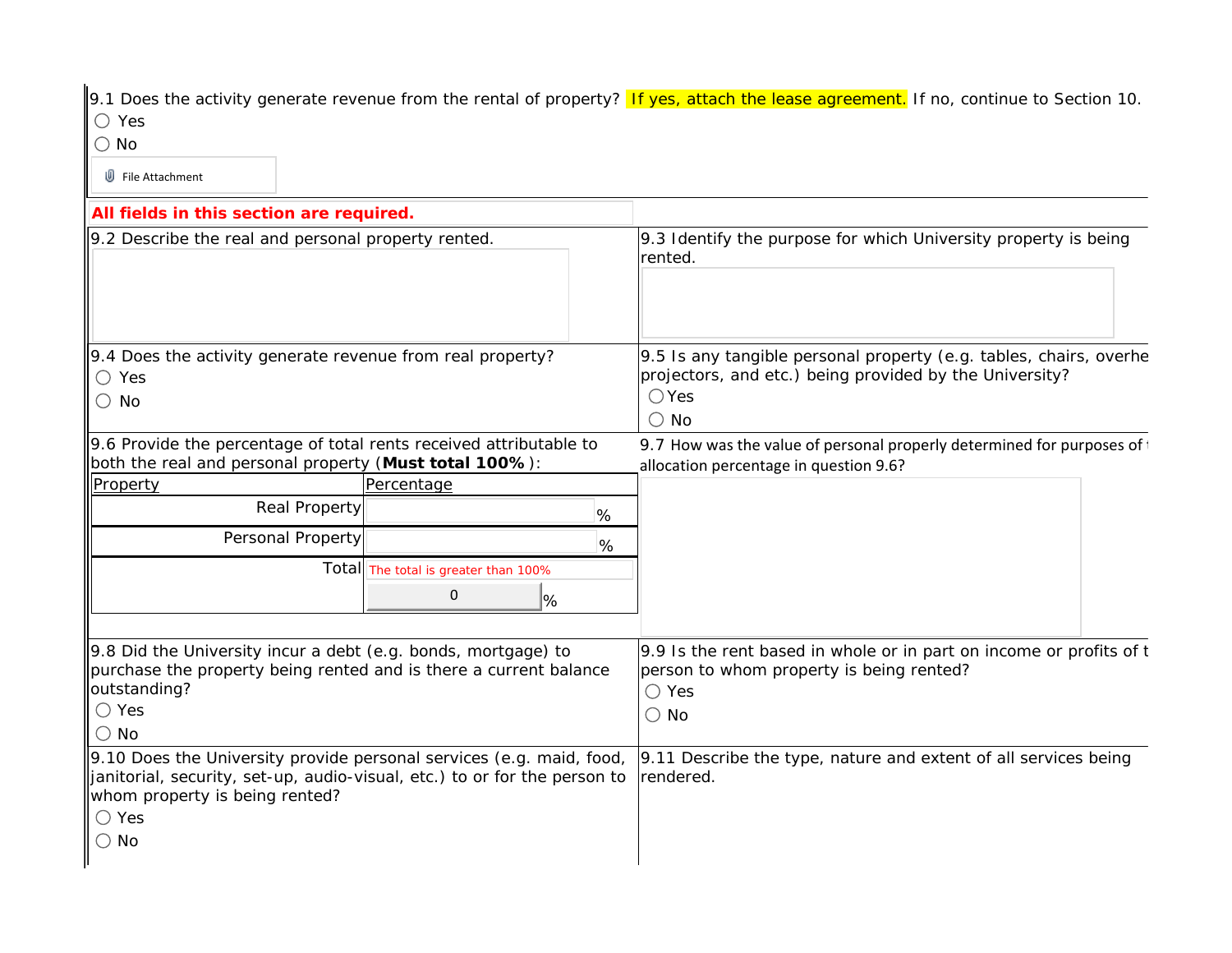9.12 Is the rent paid by a controlled person?

(An entity with or without owners can be a "controlled person". If an entity does not have owners and UT has the power to remove an replace, or a continuing power to appoint or elect, a majority of directors or trustees of the entity, or there is management or board overlap where UT Regents, officers, or employees or agents constitute a majority of the directors or trustees of the entity, then the entity lis a controlled person. If an entity has owners and UT owns: more than 50 percent of the stock (measured by vote or value) of a corporation; more than 50 percent of the profits or capital interest in a partnership (or an LLC taxed like a partnership); or more than percent of the beneficial interests in a trust then the entity is a controlled person. Also, if UT is one of three or fewer managing partne or managing members, one of three or fewer general partners in a limited partnership, or the sole member of a disregarded entity the the partnership or LLC is a controlled person.)

Yes

 $\bigcap$  No

## **Section 10 - Relief of Government Burden**

10.1 Does the activity involve the relief of a government burden? If no, continue to Section 11.

Yes

 $\bigcap$  No

Identify the government burden reviewed:

| All fields in this section are required.                                                                                                         |                                                                                                            |
|--------------------------------------------------------------------------------------------------------------------------------------------------|------------------------------------------------------------------------------------------------------------|
| $\parallel$ 10.2 Has legislative or other official actions of the government<br>recognized the University as acting on behalf of the government? | 10.3 Does the activity involve the performance of an essential<br>government service?                      |
| $\mathsf{I} \cup \mathsf{Yes}$                                                                                                                   | $\bigcirc$ Yes                                                                                             |
| $\mathsf{I} \bigcirc \mathsf{No}$                                                                                                                | $\bigcirc$ No                                                                                              |
| $\parallel$ 10.4 Was the activity previously undertaken by a government unit?<br>$\circ$ Yes<br>$\mathsf{I} \circ \mathsf{N}$ o                  | 10.5 Will the government unit be exercising any on-going<br>supervision of the activity?<br>$\bigcirc$ Yes |
|                                                                                                                                                  | $\circ$ No                                                                                                 |
| 10.6 Is the activity an integral part of a larger government program?                                                                            |                                                                                                            |
| $\mathsf{I} \cup \mathsf{Yes}$                                                                                                                   |                                                                                                            |
| $\mathsf{I} \bigcirc \mathsf{No}$                                                                                                                |                                                                                                            |